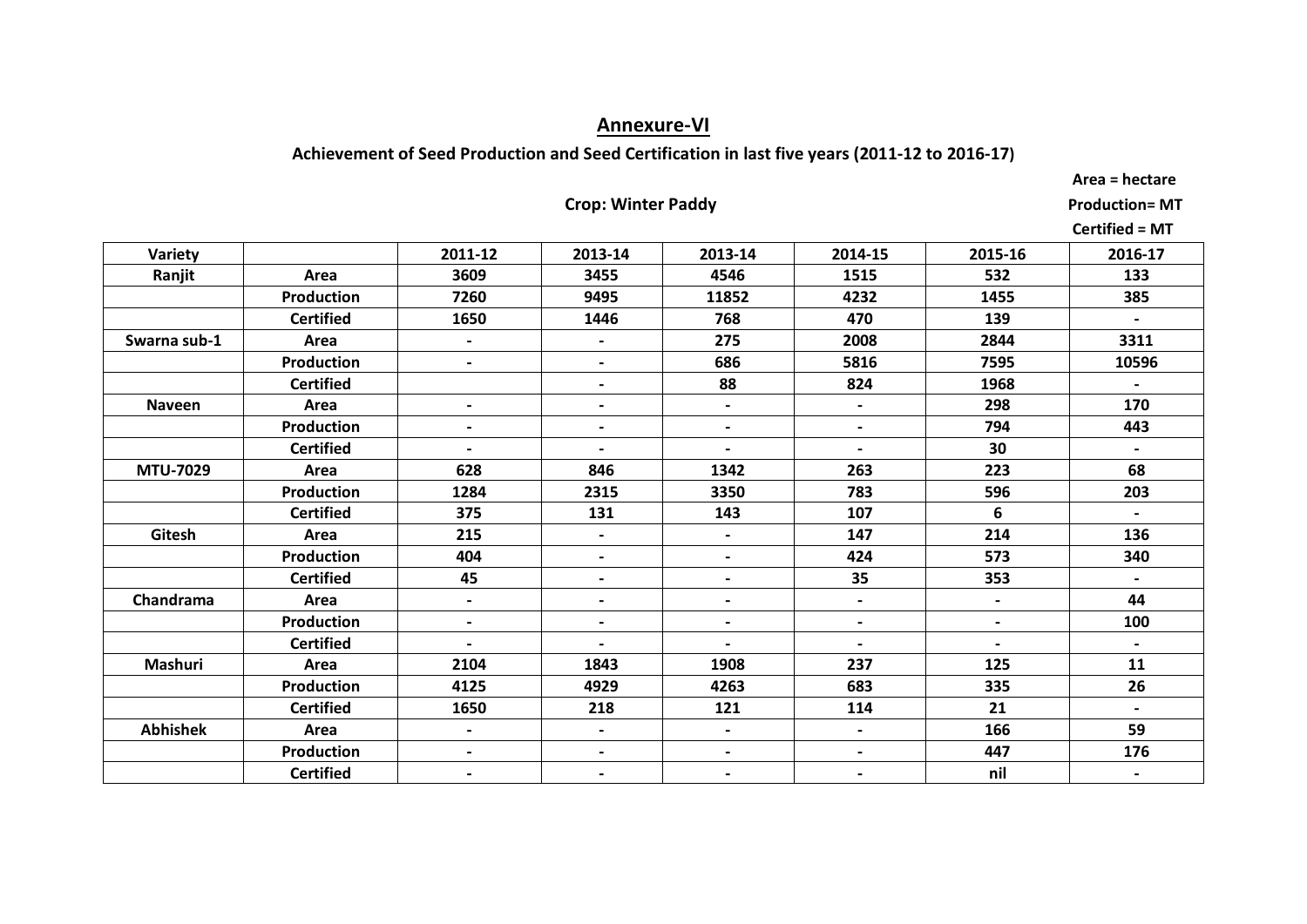| Variety             |                   | 2011-12                  | 2012-13                  | 2013-14                  | 2014-15                  | 2015-16                  | 2016-17                  |
|---------------------|-------------------|--------------------------|--------------------------|--------------------------|--------------------------|--------------------------|--------------------------|
| <b>Bahadur</b>      | Area              | $\overline{\phantom{a}}$ |                          | $\blacksquare$           | $\blacksquare$           | 110                      |                          |
|                     | Production        | $\blacksquare$           | $\blacksquare$           | $\overline{\phantom{a}}$ | $\blacksquare$           | 285                      | $\blacksquare$           |
|                     | <b>Certified</b>  | $\blacksquare$           | $\overline{\phantom{0}}$ | $\overline{\phantom{a}}$ | $\overline{\phantom{a}}$ | 200                      | $\blacksquare$           |
| Sahabhagi           | Area              | $\blacksquare$           | $\blacksquare$           | $\overline{\phantom{a}}$ | $\blacksquare$           | 4200                     | $\blacksquare$           |
|                     | Production        | $\overline{\phantom{0}}$ |                          | $\overline{\phantom{a}}$ | $\blacksquare$           | 1128                     | $\overline{\phantom{a}}$ |
|                     | <b>Certified</b>  | $\overline{\phantom{0}}$ | $\overline{\phantom{a}}$ | $\overline{\phantom{a}}$ | $\overline{\phantom{a}}$ | 35                       | $\blacksquare$           |
| Lachit              | Area              | 112                      | $\overline{\phantom{0}}$ | $\hbox{\small -}$        | 8                        | $\overline{\phantom{a}}$ | $\overline{\phantom{0}}$ |
|                     | <b>Production</b> | 162                      |                          | $\hbox{\small -}$        | 23                       | $\overline{\phantom{a}}$ | $\overline{\phantom{0}}$ |
|                     | <b>Certified</b>  | 26                       |                          | $\blacksquare$           | 18                       | $\overline{\phantom{a}}$ | $\overline{\phantom{0}}$ |
| MTU-1001            | Area              | 100                      |                          | $\overline{\phantom{a}}$ | 9                        | $\overline{\phantom{a}}$ |                          |
|                     | Production        | 166                      |                          | $\hbox{\small -}$        | 24                       | $\overline{\phantom{a}}$ |                          |
|                     | <b>Certified</b>  | 33                       | $\overline{\phantom{0}}$ | $\blacksquare$           | 18                       | $\overline{\phantom{a}}$ |                          |
| Luit                | Area              | $\blacksquare$           | 68                       | 115                      | $\blacksquare$           | $\overline{\phantom{a}}$ |                          |
|                     | Production        | $\overline{\phantom{a}}$ | 207                      | 285                      | $\overline{\phantom{0}}$ | $\blacksquare$           |                          |
|                     | <b>Certified</b>  | $\overline{\phantom{a}}$ | 40                       | 19                       | $\overline{\phantom{a}}$ | $\overline{\phantom{a}}$ | $\overline{\phantom{0}}$ |
| Jaymati             | Area              | $\blacksquare$           | 22                       | $\overline{\phantom{a}}$ | $\blacksquare$           | $\overline{a}$           |                          |
|                     | Production        | $\blacksquare$           | 54                       | $\hbox{\small -}$        | $\blacksquare$           | $\overline{\phantom{a}}$ |                          |
|                     | <b>Certified</b>  | $\overline{\phantom{a}}$ | 22                       | $\hbox{\small -}$        | $\blacksquare$           | $\overline{\phantom{a}}$ |                          |
| <b>Manohar Sali</b> | Area              | $\overline{\phantom{a}}$ | $\overline{\phantom{0}}$ | 27                       | $\overline{\phantom{a}}$ | $\overline{\phantom{a}}$ |                          |
|                     | <b>Production</b> | $\blacksquare$           | $\overline{\phantom{a}}$ | 64                       | $\overline{\phantom{a}}$ | $\overline{\phantom{0}}$ |                          |
|                     | <b>Certified</b>  | $\overline{\phantom{a}}$ | $\overline{\phantom{0}}$ | 25                       | $\overline{\phantom{a}}$ | $\overline{\phantom{a}}$ | $\blacksquare$           |
| Pratiksha           | Area              | $\blacksquare$           |                          | $\overline{\phantom{a}}$ | $\overline{\phantom{a}}$ | $\blacksquare$           | 21                       |
|                     | Production        | $\overline{\phantom{a}}$ | $\blacksquare$           | $\hbox{\small -}$        | $\blacksquare$           | $\overline{\phantom{a}}$ | 29                       |
|                     | <b>Certified</b>  | $\blacksquare$           |                          | $\overline{\phantom{a}}$ | $\overline{\phantom{a}}$ | $\blacksquare$           | $\overline{\phantom{a}}$ |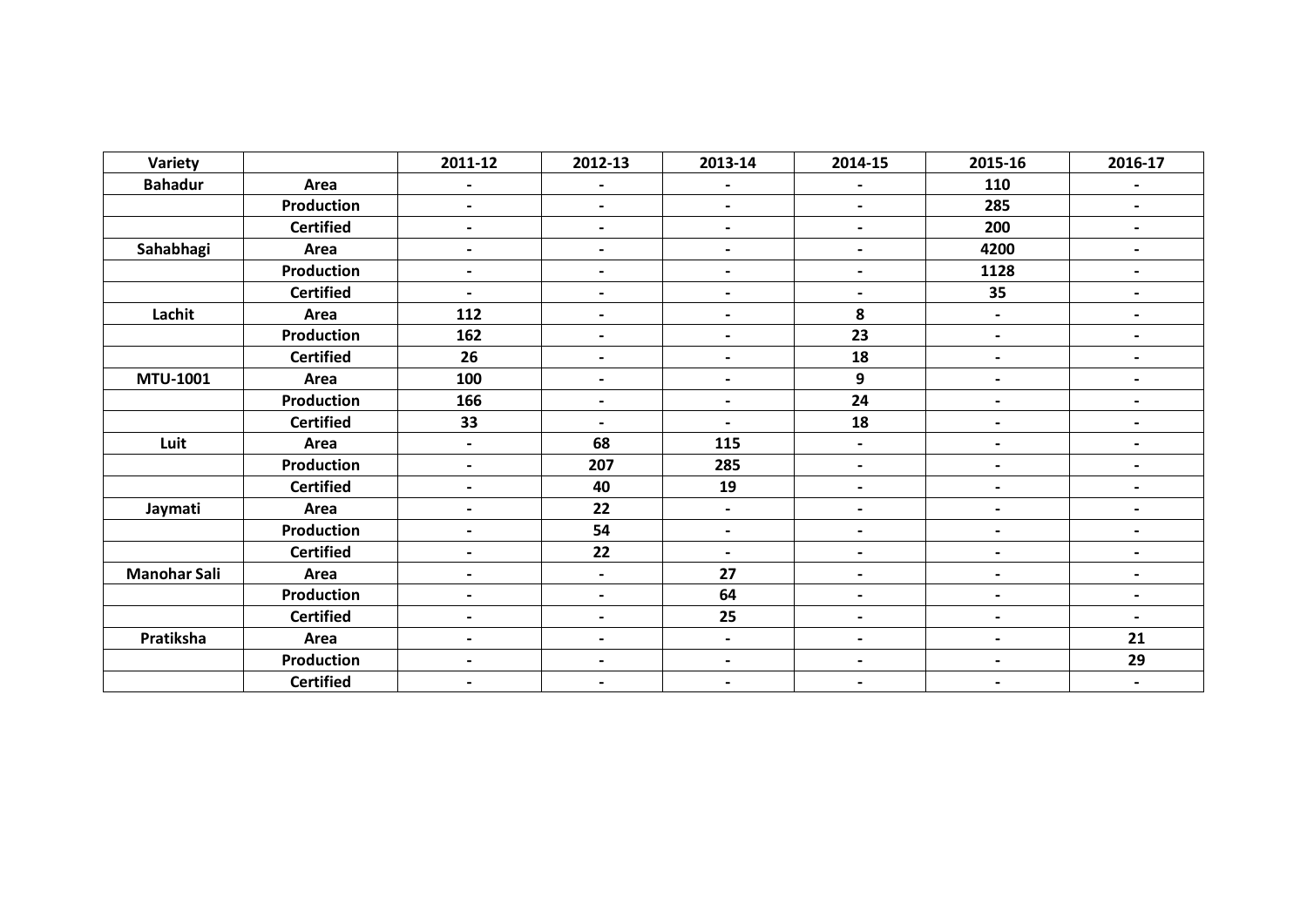| Variety            |                   | 2011-12                  | 2012-13                  | 2013-14                  | 2014-15                  | 2015-16                  | 2016-17                  |
|--------------------|-------------------|--------------------------|--------------------------|--------------------------|--------------------------|--------------------------|--------------------------|
| <b>Basundhara</b>  | Area              | $\overline{\phantom{a}}$ |                          | $\blacksquare$           | $\blacksquare$           |                          | 8                        |
|                    | Production        | $\blacksquare$           | $\overline{\phantom{a}}$ | $\overline{\phantom{a}}$ | $\blacksquare$           | $\blacksquare$           | 25                       |
|                    | <b>Certified</b>  | $\blacksquare$           | $\blacksquare$           | $\blacksquare$           | $\overline{\phantom{0}}$ | $\blacksquare$           | $\blacksquare$           |
| <b>Dishang</b>     | Area              | $\overline{\phantom{0}}$ | $\overline{\phantom{0}}$ | $\blacksquare$           | $\overline{\phantom{a}}$ | $\blacksquare$           | 33                       |
|                    | Production        | $\blacksquare$           | $\overline{\phantom{0}}$ | $\blacksquare$           | $\blacksquare$           | $\blacksquare$           | 79                       |
|                    | <b>Certified</b>  | $\blacksquare$           | $\overline{\phantom{a}}$ | $\blacksquare$           | $\blacksquare$           | $\overline{\phantom{a}}$ | $\blacksquare$           |
| <b>TTB-404</b>     | Area              | $\blacksquare$           | $\overline{\phantom{a}}$ | $\overline{\phantom{a}}$ | $\blacksquare$           | $\blacksquare$           | 3                        |
|                    | Production        | $\overline{\phantom{a}}$ | $\blacksquare$           | $\blacksquare$           | $\blacksquare$           | $\blacksquare$           | 6                        |
|                    | <b>Certified</b>  | $\blacksquare$           | $\overline{\phantom{a}}$ | $\blacksquare$           | $\blacksquare$           | $\overline{\phantom{0}}$ | $\overline{\phantom{0}}$ |
| <b>Bakuljaha</b>   | Area              | $\overline{\phantom{0}}$ |                          | $\blacksquare$           | $\overline{\phantom{0}}$ | $\blacksquare$           | 0.26                     |
|                    | <b>Production</b> | $\blacksquare$           | $\overline{\phantom{a}}$ | $\blacksquare$           | $\blacksquare$           | $\overline{\phantom{0}}$ | 5                        |
|                    | <b>Certified</b>  | $\blacksquare$           | $\blacksquare$           | $\blacksquare$           | $\blacksquare$           | $\blacksquare$           | $\blacksquare$           |
| Ketekijoha         | Area              | $\blacksquare$           |                          | $\overline{\phantom{a}}$ | $\blacksquare$           | $\overline{\phantom{0}}$ | 6                        |
|                    | <b>Production</b> | $\blacksquare$           | $\blacksquare$           | $\blacksquare$           | $\blacksquare$           | $\overline{\phantom{a}}$ | 14                       |
|                    | <b>Certified</b>  | $\blacksquare$           |                          | $\overline{\phantom{a}}$ | $\overline{\phantom{0}}$ | $\blacksquare$           | $\overline{\phantom{0}}$ |
| <b>Aghoni Bora</b> | Area              | $\overline{\phantom{a}}$ | $\blacksquare$           | $\blacksquare$           | $\overline{\phantom{a}}$ | $\blacksquare$           | 2.50                     |
|                    | Production        | $\overline{\phantom{0}}$ | $\blacksquare$           | $\blacksquare$           | $\blacksquare$           | $\overline{\phantom{0}}$ | 5                        |
|                    | <b>Certified</b>  | $\blacksquare$           |                          | $\overline{\phantom{a}}$ | $\blacksquare$           | $\overline{\phantom{0}}$ | $\blacksquare$           |
| Ranjit sub-1       | Area              | $\overline{\phantom{a}}$ | $\blacksquare$           | $\blacksquare$           | $\blacksquare$           | $\overline{\phantom{a}}$ | 0.50                     |
|                    | <b>Production</b> | $\blacksquare$           | $\overline{\phantom{a}}$ | $\blacksquare$           | $\blacksquare$           | $\overline{\phantom{a}}$ | 1.5                      |
|                    | <b>Certified</b>  | $\blacksquare$           | $\blacksquare$           | $\overline{\phantom{a}}$ | $\blacksquare$           | $\overline{\phantom{0}}$ | $\blacksquare$           |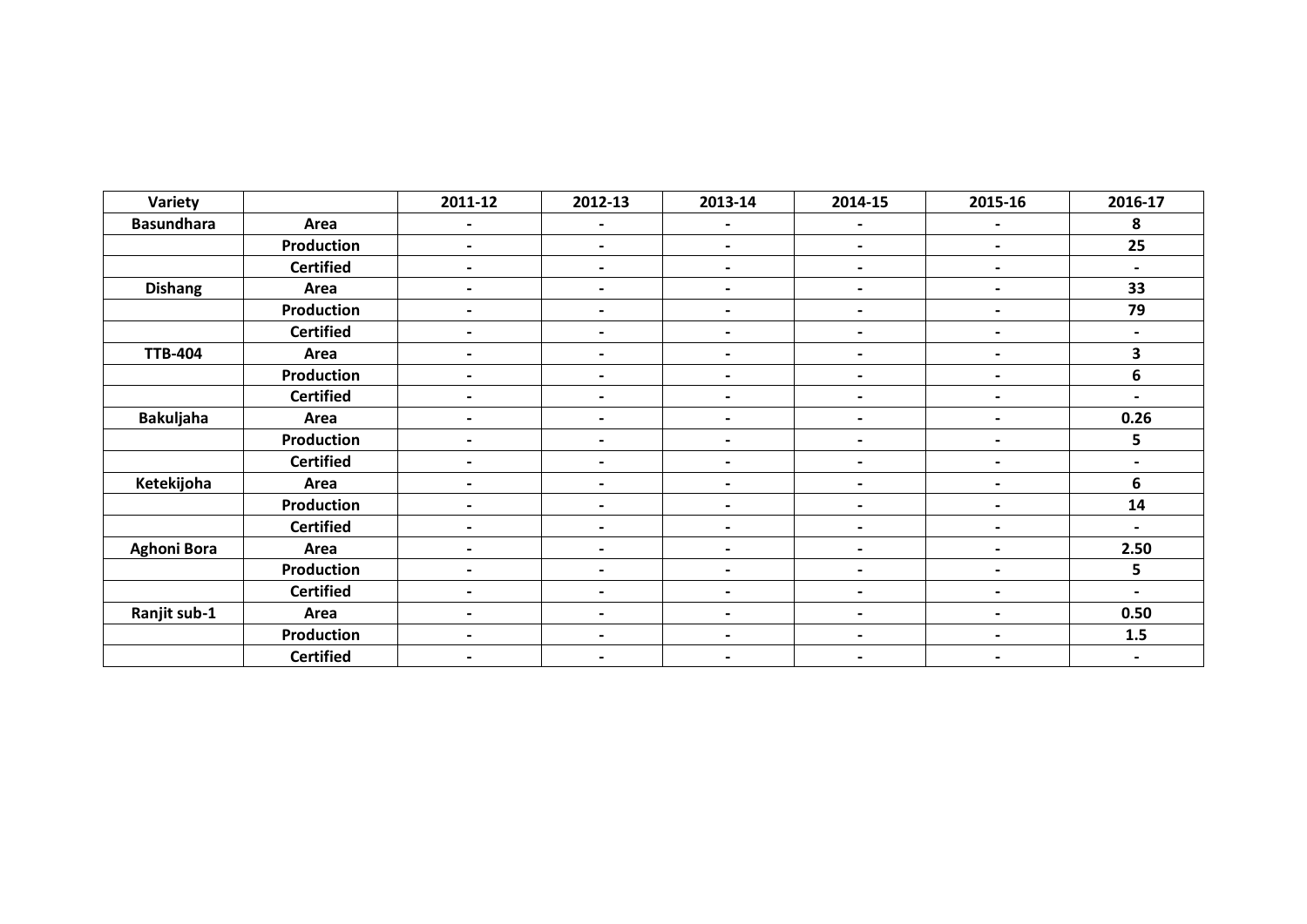# **Mustard**

| Variety      |                   | 2011-12                  | 2012-13                  | 2013-14                  | 2014-15                  | 2015-16                  | 2016-17                  |
|--------------|-------------------|--------------------------|--------------------------|--------------------------|--------------------------|--------------------------|--------------------------|
| $M-27$       | Area              | 1369                     | 2764                     | 2805                     | 162                      | $\overline{\phantom{a}}$ |                          |
|              | <b>Production</b> | 1276                     | 2084                     | 1312                     | 137                      | $\blacksquare$           | $\blacksquare$           |
|              | <b>Certified</b>  | 857                      | 763                      | 666                      | <b>Nil</b>               | $\overline{\phantom{0}}$ | $\overline{\phantom{a}}$ |
| <b>TS-36</b> | Area              | 230                      | 425                      | 921                      | 2420                     | 2031                     | 3703                     |
|              | <b>Production</b> | 213                      | 320                      | 524                      | 2086                     | 1621                     | 3461                     |
|              | <b>Certified</b>  | 41                       | 94                       | 315                      | 723                      | 405                      | $\overline{\phantom{a}}$ |
| <b>TS-38</b> | Area              | 120                      | 392                      | 246                      | 909                      | 1488                     | 79                       |
|              | <b>Production</b> | 111                      | 296                      | 164                      | 778                      | 1224                     | 77                       |
|              | <b>Certified</b>  | 22                       | 64                       | 58                       | 123                      | 351                      | $\blacksquare$           |
| $JD-6$       | Area              | $\overline{\phantom{0}}$ | $\blacksquare$           | $\overline{\phantom{a}}$ | $\blacksquare$           | 220                      | 188                      |
|              | Production        | $\overline{\phantom{0}}$ | $\overline{\phantom{0}}$ | $\blacksquare$           | $\blacksquare$           | 173                      | 116                      |
|              | <b>Certified</b>  | $\blacksquare$           | $\overline{\phantom{0}}$ | $\blacksquare$           |                          | 7                        | $\blacksquare$           |
| <b>TS-67</b> | Area              | $\blacksquare$           | $\blacksquare$           | $\blacksquare$           | $\overline{\phantom{a}}$ | $\blacksquare$           | 21                       |
|              | <b>Production</b> |                          |                          | $\blacksquare$           |                          | $\overline{\phantom{a}}$ | 15                       |
|              | <b>Certified</b>  |                          |                          | $\blacksquare$           |                          | $\overline{\phantom{a}}$ |                          |
| <b>TS-46</b> | Area              | $\blacksquare$           | $\overline{\phantom{0}}$ | $\blacksquare$           | $\blacksquare$           | $\overline{\phantom{0}}$ | 4                        |
|              | <b>Production</b> |                          | $\blacksquare$           | $\blacksquare$           | $\overline{\phantom{0}}$ | $\overline{\phantom{a}}$ | 3                        |
|              | <b>Certified</b>  | $\blacksquare$           | $\overline{\phantom{0}}$ | $\blacksquare$           | $\blacksquare$           | $\blacksquare$           | $\blacksquare$           |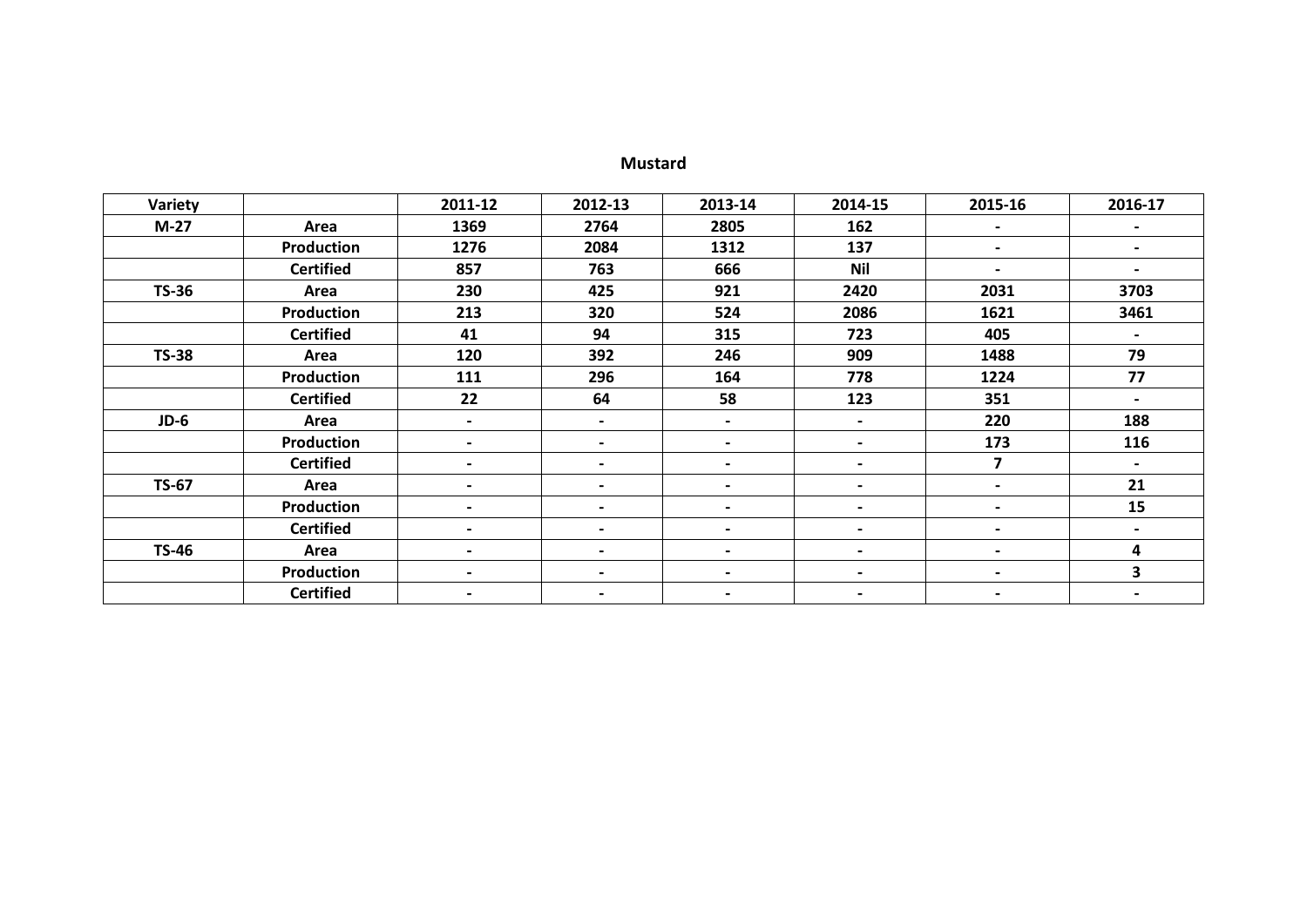## **BLACKGRAM**

| Variety         |                  | 2011-12 | 2012-13 | 2013-14        | 2014-15    | 2015-16                  | 2016-17 |
|-----------------|------------------|---------|---------|----------------|------------|--------------------------|---------|
| $T-9$           | Area             | 631     | 1279    | 980            | 193        |                          |         |
|                 | Production       | 600     | 800     | 700            | 169        | $\overline{\phantom{0}}$ |         |
|                 | <b>Certified</b> | 72      | 70      | 100            | <b>Nil</b> |                          |         |
| <b>PU-31</b>    | Area             |         |         |                | 674        | 1406                     | 176     |
|                 | Production       |         |         | $\blacksquare$ | 631        | 791                      | 138     |
|                 | <b>Certified</b> |         |         |                | 210        | 162                      |         |
| <b>IPU-94-1</b> | Area             |         |         |                |            |                          | 33      |
|                 | Production       |         |         |                |            |                          | 21      |
|                 | <b>Certified</b> |         |         |                |            |                          |         |

## **GREENGRAM**

| Variety         |                  | 2011-12 | 2012-13 | 2013-14                  | 2014-15                  | 2015-16 | 2016-17 |
|-----------------|------------------|---------|---------|--------------------------|--------------------------|---------|---------|
| Pratap          | Area             | 35      | 50      | 30                       | 30                       |         |         |
|                 | Production       | 30      | 20      | 15                       | 10                       |         | 0.8     |
|                 | <b>Certified</b> | 1.5     | 1.4     | <b>Nil</b>               | nIL                      |         |         |
| <b>SSC-20</b>   | Area             |         |         | $\blacksquare$           |                          |         | 13      |
|                 | Production       |         |         | $\blacksquare$           |                          |         | 9.80    |
|                 | <b>Certified</b> |         |         |                          |                          |         |         |
| <b>IPM-20-3</b> | Area             |         |         | $\blacksquare$           | $\overline{\phantom{0}}$ |         |         |
|                 | Production       |         |         | $\blacksquare$           | $\overline{\phantom{0}}$ |         | 4.2     |
|                 | <b>Certified</b> |         |         | $\overline{\phantom{0}}$ |                          |         |         |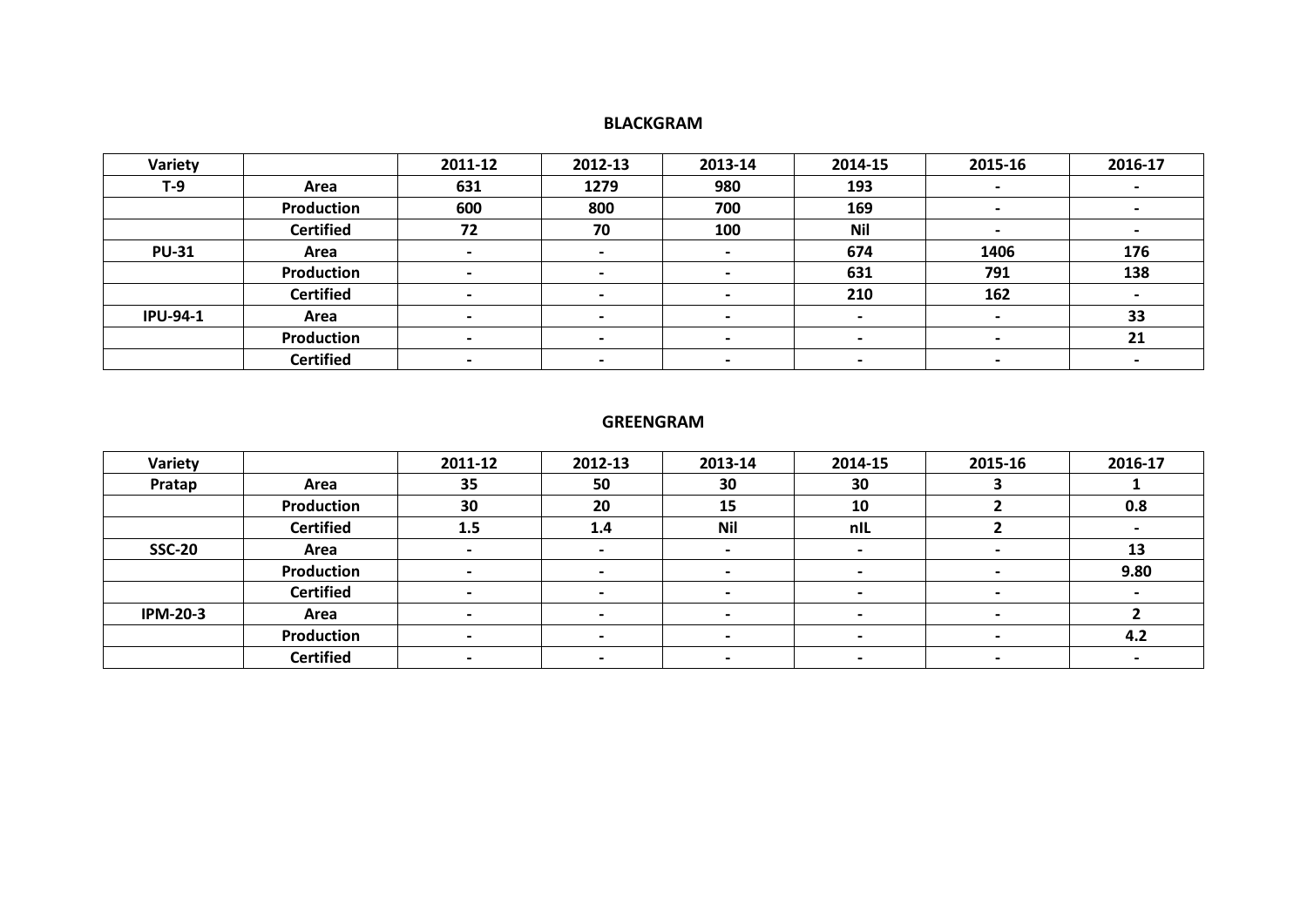## **SESAMUM**

| <b>Variety</b> |                  | 2011-12       | 2012-13             | 2013-14 | 2014-15                  | 2015-16                  | 2016-17 |
|----------------|------------------|---------------|---------------------|---------|--------------------------|--------------------------|---------|
| <b>PB-1</b>    | Area             | $\sim$<br>. . | $\sim$ $\sim$<br>TЭ |         | $\overline{\phantom{0}}$ | $\overline{\phantom{0}}$ |         |
|                | Production       | 8.5           | 10                  | 3.5     |                          |                          |         |
|                | <b>Certified</b> | 1.2           |                     | nIL     | $\overline{\phantom{0}}$ | $\overline{\phantom{0}}$ |         |
|                |                  |               |                     |         |                          |                          |         |

# **POTATO**

| Variety             |                  | 2011-12 | 2012-13                  | 2013-14                  | 2014-15    | 2015-16                  | 2016-17 |
|---------------------|------------------|---------|--------------------------|--------------------------|------------|--------------------------|---------|
| Kufri Jyoti         | Area             | 152     | 1156                     | 1246                     | 272        |                          | 171     |
|                     | Production       | 1590    | 5000                     | 8970                     | 1980       |                          | 26,640  |
|                     | <b>Certified</b> | 1135    | 1130                     | 1598                     | 900        | $\blacksquare$           |         |
| Kufri Pokhraj       | Area             |         | $\overline{\phantom{0}}$ | д                        | 1037       |                          |         |
|                     | Production       |         |                          | 30                       | 7443       |                          |         |
|                     | <b>Certified</b> |         |                          | <b>Nil</b>               | <b>Nil</b> |                          |         |
| <b>Kufri Himani</b> | Area             |         |                          |                          | 20         |                          |         |
|                     | Production       |         |                          |                          | 142        |                          |         |
|                     | <b>Certified</b> |         |                          | $\overline{\phantom{0}}$ | <b>Nil</b> | $\overline{\phantom{0}}$ |         |

## **FIELD PEA**

| Variety |                  | 2011-12 | 2012-13 | 2013-14                  | 2014-15                  | 2015-16                  | 2016-17 |
|---------|------------------|---------|---------|--------------------------|--------------------------|--------------------------|---------|
| Aman    | Area             |         |         |                          |                          |                          | 0.1     |
|         | Production       |         |         | $\overline{\phantom{0}}$ | $\overline{\phantom{0}}$ | $\overline{\phantom{0}}$ | 0.2     |
|         | <b>Certified</b> |         |         |                          |                          | $\overline{\phantom{0}}$ |         |
|         |                  |         |         |                          |                          |                          |         |